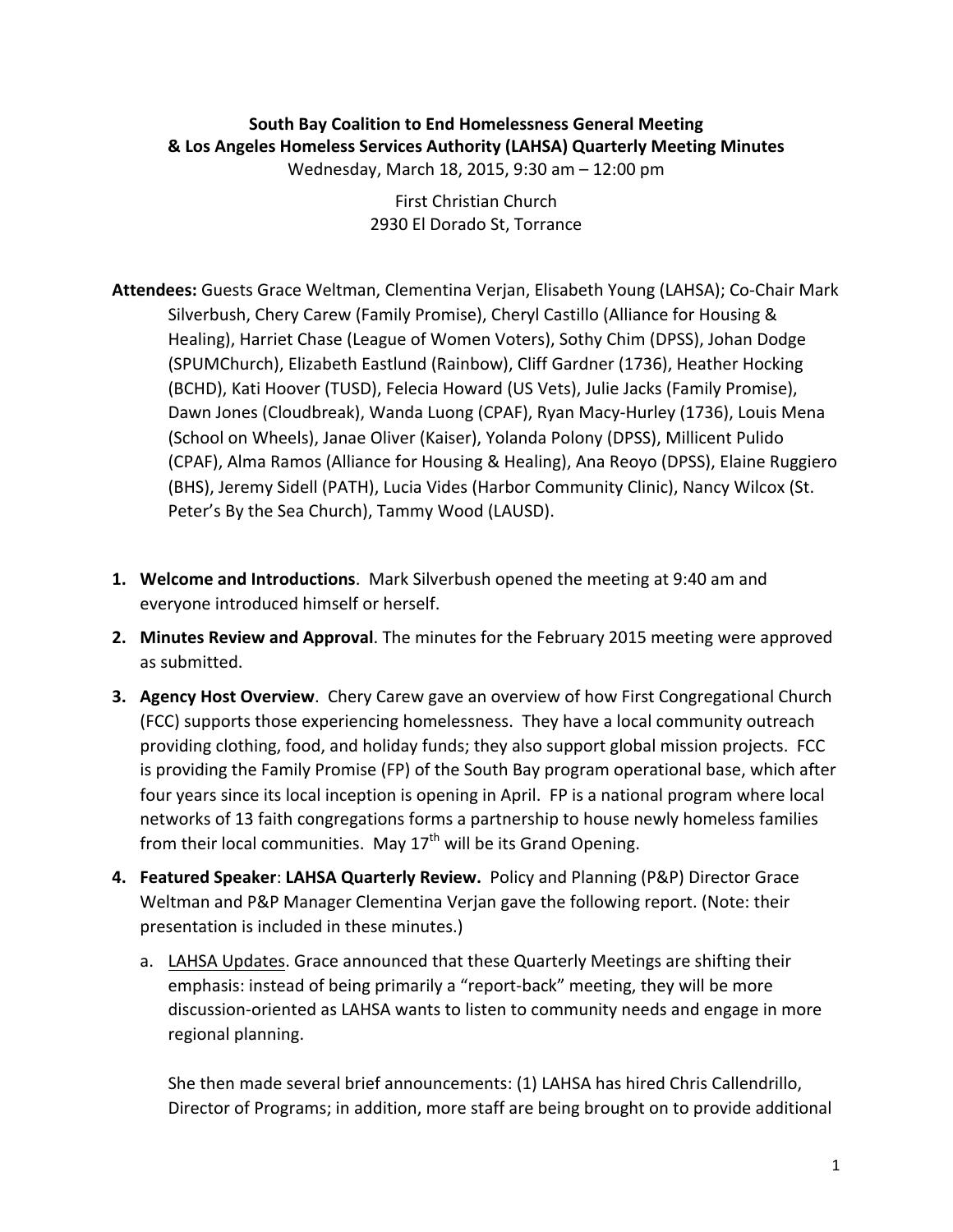engagement at the regional level to solicit input from a broader stakeholder group before decisions are made. (2) LAHSA is actively looking at sustaining the Coordinated Entry System (CES) beyond the upcoming year when United Way and its Funders Collaborative are providing for its funding. (3) The Homeless Count will now be held annually. (4) LAHSA wants to provide more training for service providers.

i. Homeless Count 2015 (HC15). Clementina remarked that this activity is a great opportunity to foster education and community volunteer engagement. This year 89% of the Los Angeles Continuum of Care (LA CoC) was covered, up from 72% in 2013. She commended SPA 8 for completing all its tracts so it will not be necessary to extrapolate estimates for any uncovered areas in the South Bay. LAHSA is getting feedback from the volunteers and site coordinators on this year's Count and will have a report at the end of March. The overall LA CoC results will be released at the 24 April LAHSA Commission Meeting, with the goal of having the SPA-level information 15 May and individual city reports by the end of that month.

She asked for community feedback on any homelessness changes we have seen, such as if we have noticed an increase of vehicular homelessness in a particular area. For the Youth Count component, it was felt many homeless students were attending school during the day when the census was taken. Coalition members representing schools felt it was challenging to identify who the homeless were because they did not want to be identified. Grace said LAHSA is revisiting the methodology used in future Youth Counts.

ii. Training Opportunities. LAHSA wants to provide training opportunities for all agencies, even those not receiving funding with them. For users of Homeless Management Information System (HMIS), it is looking at ways to facilitate an easier startup and training that does not require in-person classes at its downtown location. It is also assisting organizations in producing detailed data reports to help look at both organizational and system-level views to show the success of programs by looking at specific performance measures. This analysis will enhance funding grants by showing data-driven regional needs.

Planning is underway to develop best practices for a "youth coordinated entry system" that compliments the existing CES for homeless individuals. LAHSA analyst Laura Petry is leading this effort to broaden the community engagement and secure funding for such a system.

The goal of ending Veteran homeless was discussed. Because of the approaching deadline to meet this goal in 2015, it has tremendous visibility. Additional VASH vouchers and an increase of rapid re-housing SSVF funds are coming into LA.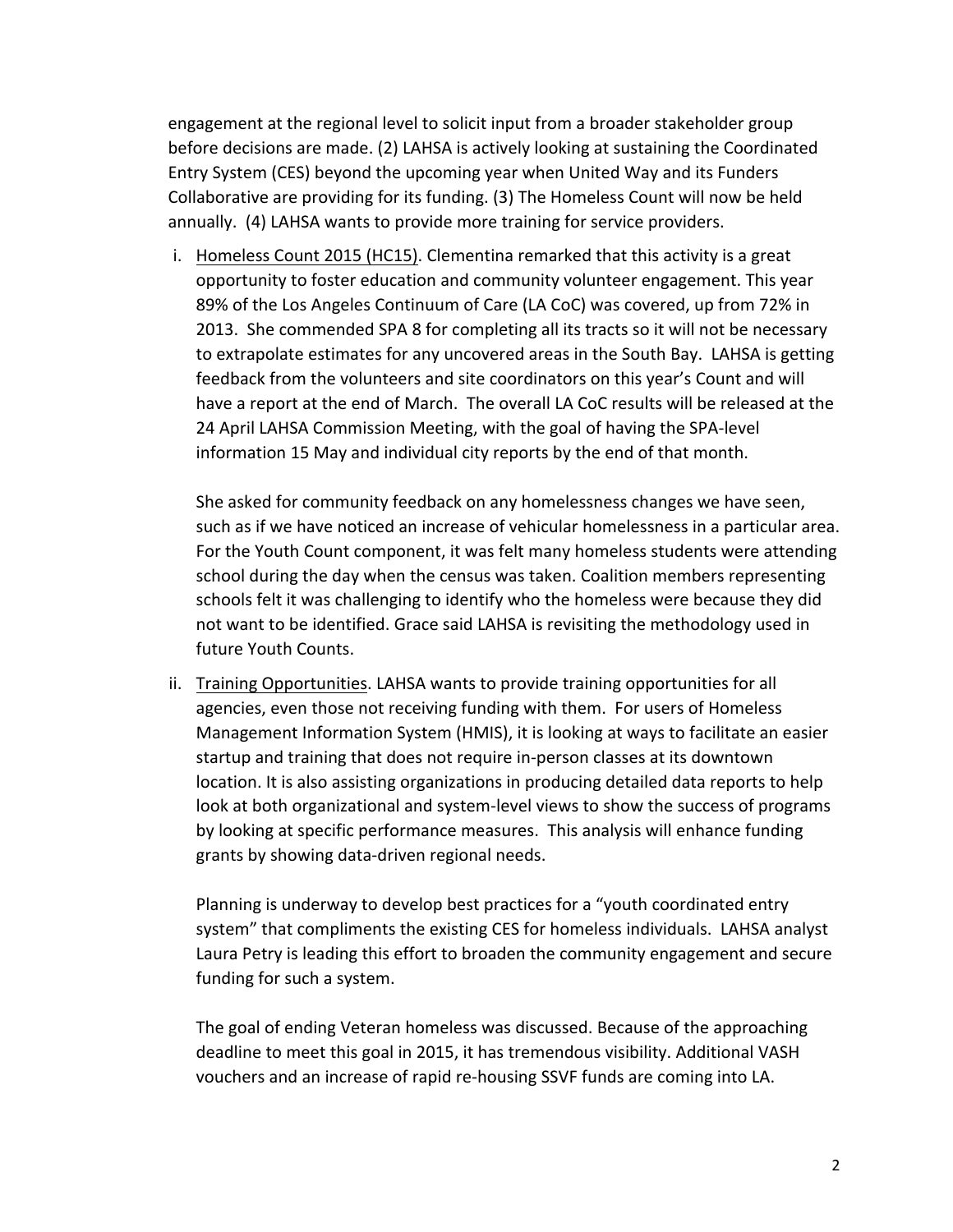- iii. Employment Opportunities. Grace announced LAHSA is seeking a Communications Director and increasing its Emergency Response Team (ERT) outreach staff. LAHSA job postings are online at its website.
- b. *Homeless Outreach Assessment Project.* Grace conveyed LAHSA recognizes there are several non-profit agencies and other organizations (e.g., DMH, LAHSA, VA, etc.) performing homeless outreach. It is looking to connect these efforts with the available housing assets. A team from LAHSA is going to each SPA to meet with CES leadership to help identify these. The notion of "outreach" versus "referrals" was discussed. Tammy Wood informed us the Los Angeles Unified School District has identified over 13,000 homeless students within its district. Kati Hoover from Torrance Unified School District said more outreach was needed in her community; the reputation that there are "no homeless" needs to be addressed so we can advocate for more housing resources. Wanda Luong with the Center for the Pacific Asian Family said a large challenge is providing bilingual staff that not only know foreign languages but also are culturally sensitive. LAHSA currently has 16 ERT staff and has submitted a proposal to the City and County of LA for an additional 20 to help cover the LA CoC.
- c. *Service Planning Areas Needs Feedback.* Clementina lead a discussion about how to invite new stakeholders to SPA 8's homelessness discussions; elected officials, city managers, the South Bay Cities Council of Governments, and law enforcement were identified as key partners we should include. Many of these were actively involved with HC15 so we want to build on those initial relationships to keep them engaged. The idea of holding community clinics was suggested; these could provide information on how cities could use their Community Development Block Grant (CDBG) and Emergency Solutions Grant (ESG) HUD funding to enhance homeless services. Providing more active engagement with our county supervisors was also suggested.
- d. *Regional Community Planning.* HUD is funding LAHSA for 3 years to assist with regional planning and outreach coordination. LAHSA has already developed a toolkit to assist with this planning process, but it was stressed it is not a "cookie cutter" approach. A vision statement and community plan are the outputs from this process. It was requested LAHSA provide an updated organizational chart and contact list of its growing staff.
- **5. LAHSA'S Coordinating Council Report Back:** Elizabeth Eastlund gave a report back from this Council, which has been developing strategies to reallocate funds from existing programs to make them more in line with HUD's priorities. Staff has been looking at the cost effectiveness of transitional housing (TH) programs serving families and those for single adults. The Coordinating Council is considering a program cut-off threshold amount: if a program exceeds this threshold, it will be cut back. The attached briefing summarizes these strategies and shows the TH program amount spent by the LA CoC grantees. There are no SPA 8 programs affected by this threshold cutback.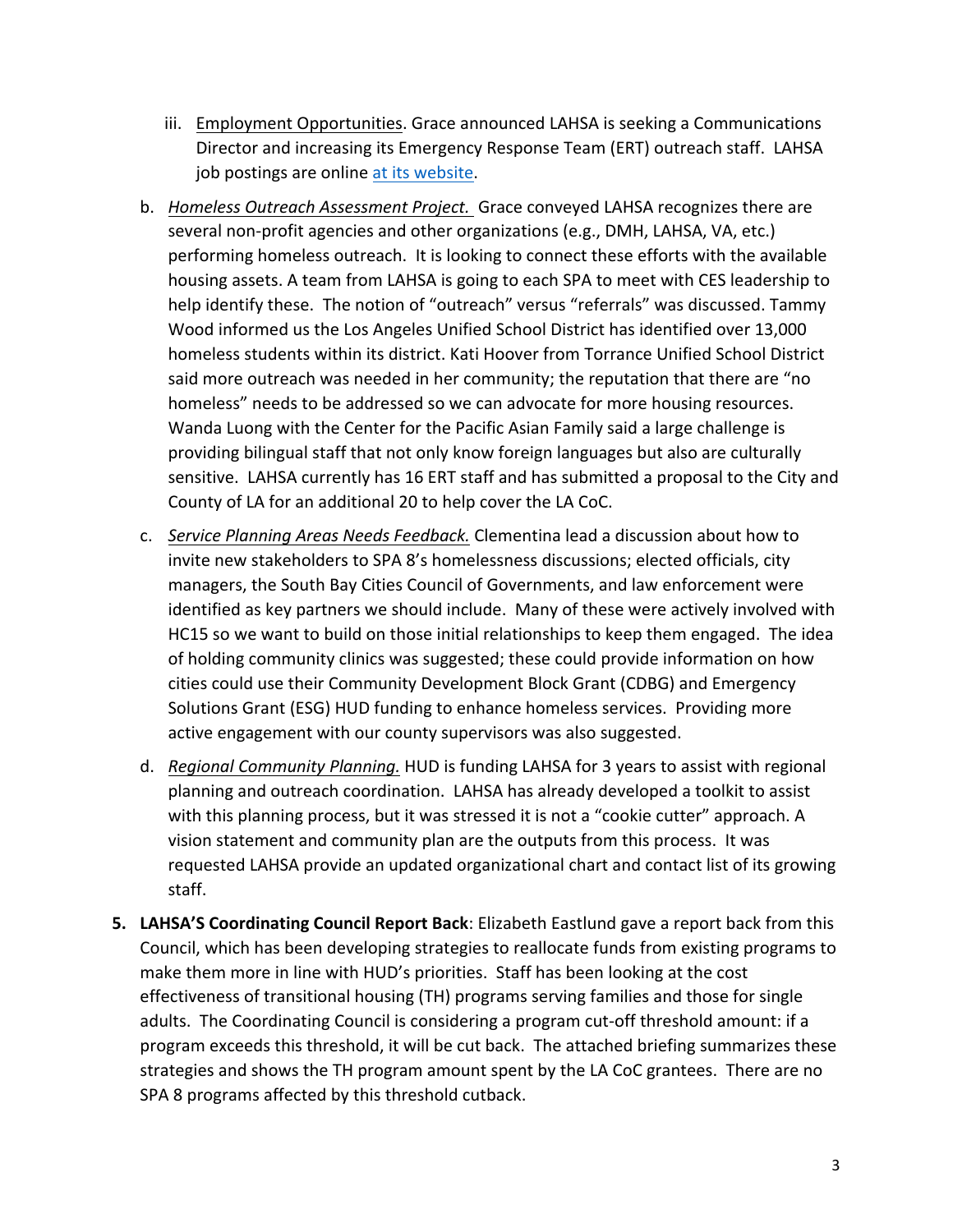TH for transitional age youth and domestic violence survivors will be examined separately. HUD recognizes this is an effective housing strategy for these populations.

#### **6. Committee Reports**

- a. **Advocacy:** Nancy Wilcox gave the report for Paul Stansbury. His committee is developing a policy for deciding which upcoming legislation to back. Often support requests are made with only a few days in which to respond so getting full membership approval is impractical.
- b. **Governance:** Nancy called for a vote to approve the By-Laws, which unanimously passed. She thanked Emma Ogley-Oliver and her committee for its work in creating this document. The next step is to elect the Board; this process will be discussed at next month's meeting.

### **7. Co-Chairs' Report:**

- a. Nancy reported she was working on the CES Year 2 proposal. All the planning for the League of Women Voters co-sponsored homelessness forum, being held on April 27<sup>th</sup>, are set.
- b. In-person voting on the Coalition's new logo was held. Results will be announced soon.

#### **8. Member Agency Announcements**

- a. Elizabeth announced Rainbow Services won the Ikea "Life Improvement Contest" so it will be redoing its children's playroom with the award.
- b. Tammy provided information on the  $2^{nd}$  Annual Homeless Education Symposium sponsored by LAUSD being held on April 14<sup>th</sup> Gardena Valley Baptist Church.
- c. Elaine Ruggiero said BHS opened its Family Health Center in Hawthorne.

Respectfully submitted by Nancy Wilcox.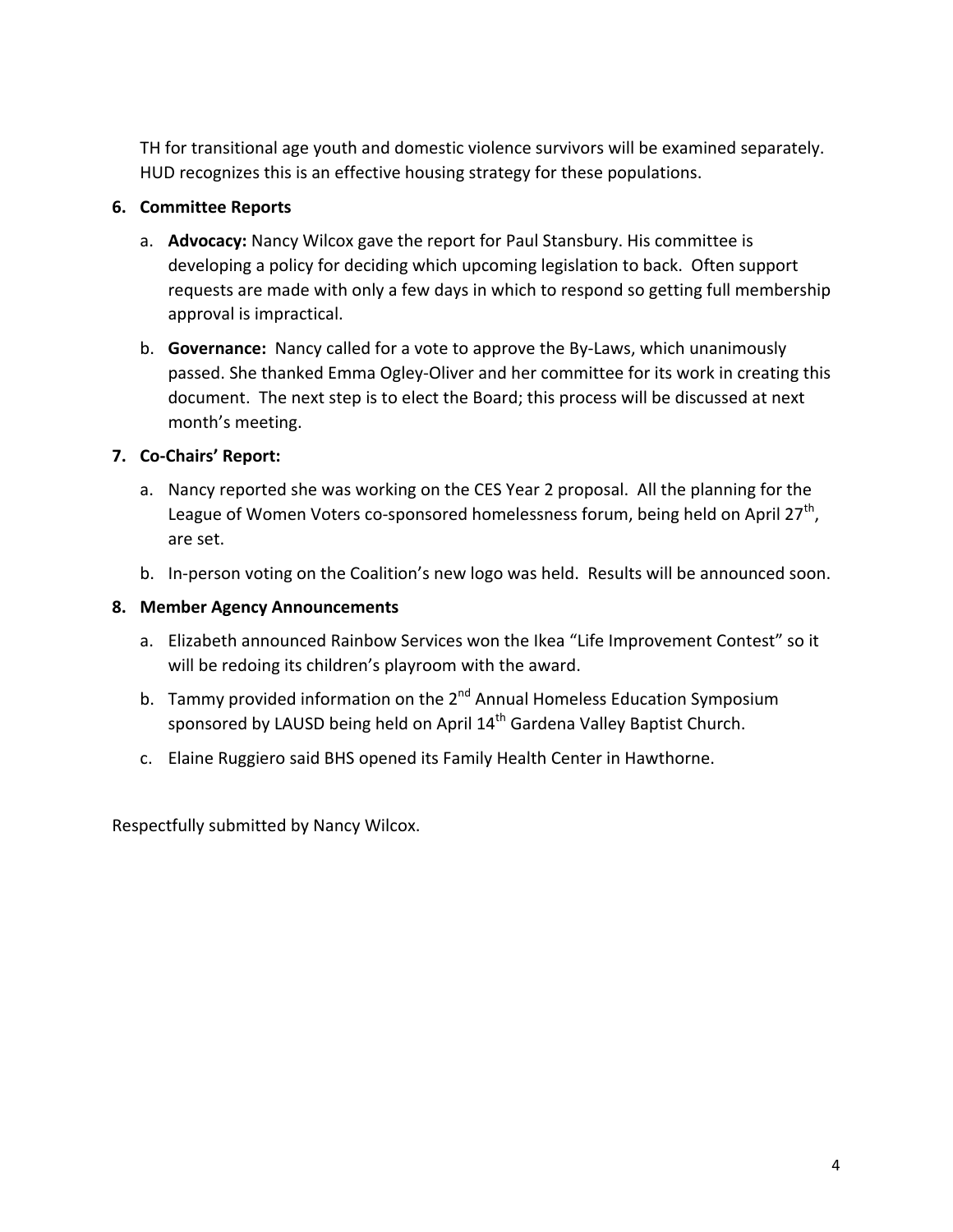

|  | Agenda                                                                                                                                                                            |                |  |  |
|--|-----------------------------------------------------------------------------------------------------------------------------------------------------------------------------------|----------------|--|--|
|  | 1. LAHSA Updates<br>- 2015 Homeless Count<br>- Training Opportunities<br>- Employment Opportunities<br>- Coordinated Entry System for Youth<br>- Goal to End Veteran Homelessness |                |  |  |
|  | 2. Homeless Outreach Assessment Project                                                                                                                                           |                |  |  |
|  | 3. Regional Community Planning                                                                                                                                                    |                |  |  |
|  | 4. Service Planning Areas Homeless<br>Services Needs Feedback                                                                                                                     | $\overline{c}$ |  |  |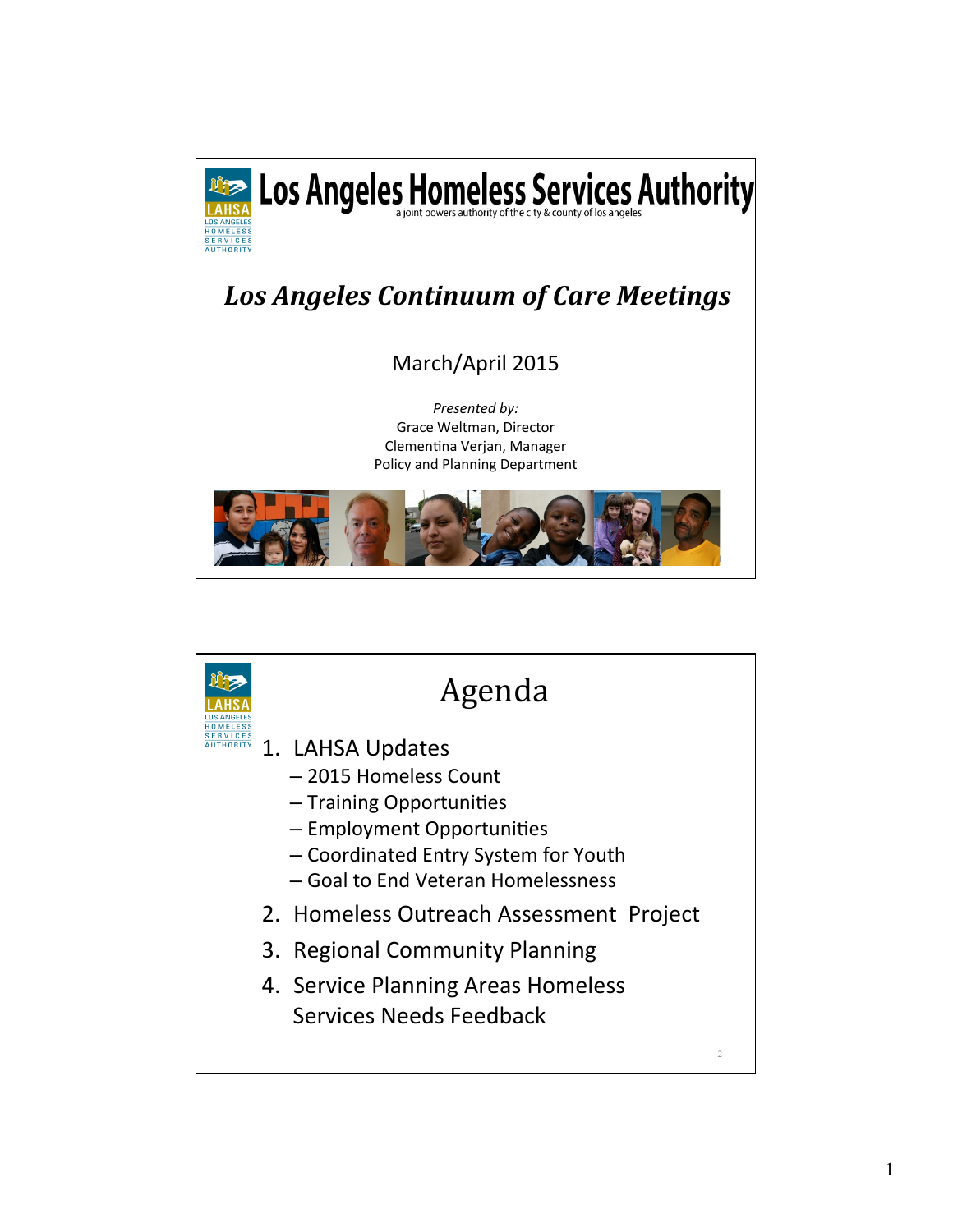| Item                                                 | 2015         | 2013         |
|------------------------------------------------------|--------------|--------------|
| .OS ANGELES<br># Census Tracts in CoC<br>HOMELESS    | 1,887        | 1,887        |
| <b>SERVICES</b><br># CT Required<br><b>AUTHORITY</b> | 966          | 750          |
| # CT Counted                                         | 1,687        | 1,355        |
| lPercent Covered                                     | 89%          | 72%          |
| <b>Region with Tracts Total</b>                      | 2015 Counted | 2013 Counted |
| ISPA 1 – 70 Total                                    | $69 - 99%$   | $64 - 91%$   |
| ISPA 2 – 393 Total                                   | $305 - 78%$  | $190 - 48%$  |
| SPA 3 – 325 Total                                    | $244 - 75%$  | $259 - 80%$  |
| SPA 4 – 268 Total                                    | $255 - 95%$  | 199 - 74%    |
| ISPA 5 – 143 Total                                   | 141 - 99%    | $113 - 79%$  |
| ISPA 6 – 203 Total                                   | $203 - 100%$ | 143 – 70%    |
| ISPA 7 – 264 Total                                   | $249 - 94%$  | 189-72%      |
| ISPA 8 – 221 Total                                   | $221 - 100%$ | $198 - 90%$  |

SPAs above 90%, 2 w/94-95%, 2-99%, and 2 w/100% coverage 3 In 2013 HC, had only 2 SPAs above 90% completion, this year-6

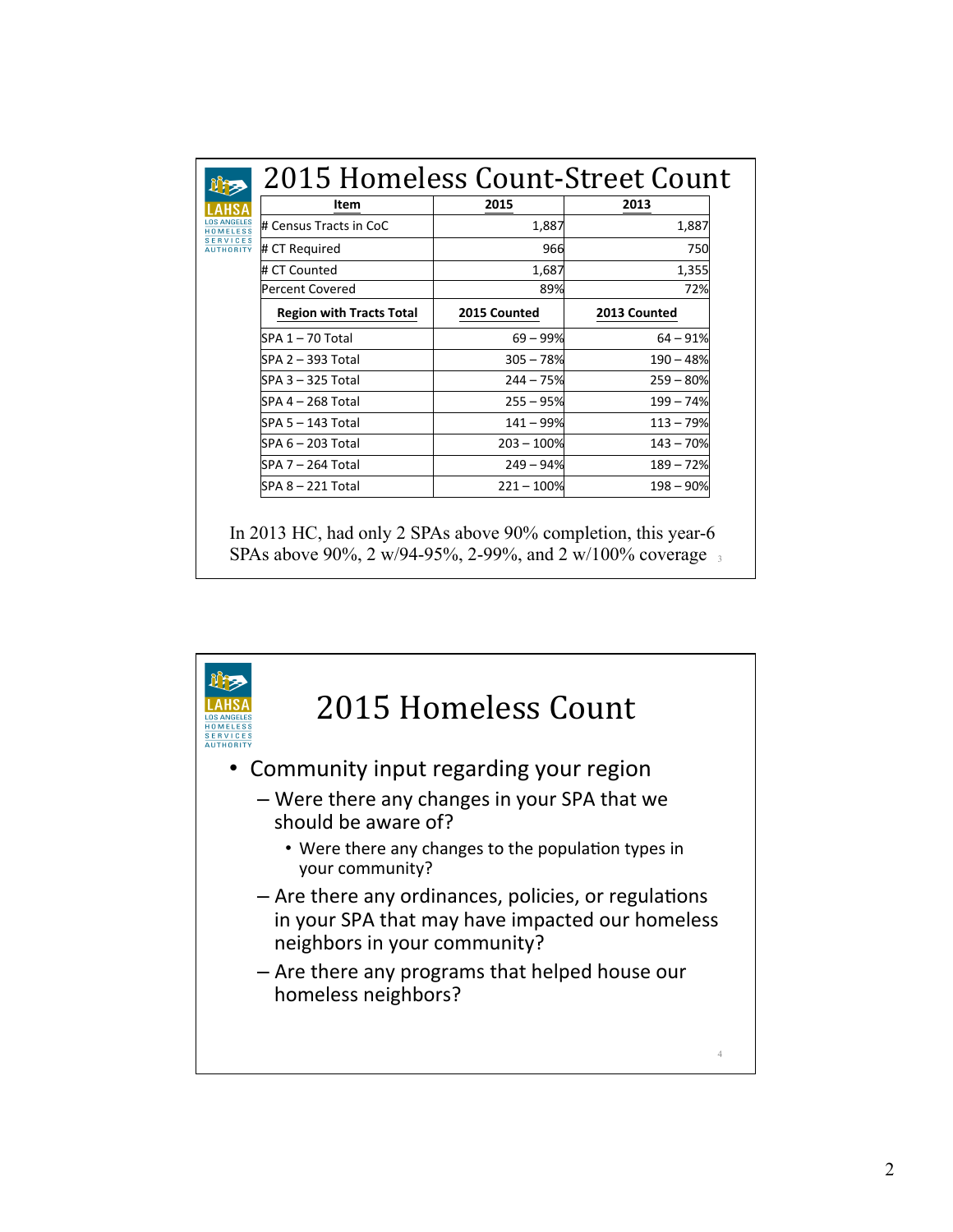

| <b>Training Opportunities</b>                                                                                                                                                                                                                                                                                                                                                                                                                                                                                |
|--------------------------------------------------------------------------------------------------------------------------------------------------------------------------------------------------------------------------------------------------------------------------------------------------------------------------------------------------------------------------------------------------------------------------------------------------------------------------------------------------------------|
| • Various LAHSA Departments:<br>- Homeless Management Information System (HMIS)<br>- Fiscal Department<br>- Programs Department<br>• Courses include:<br>- HMIS User Forum for All Program Types<br>- Programmatic Documentation Standards and<br><b>Contract Compliance</b><br>- Non-CoC Funding Request Preparation and Effective<br><b>Billing Practices</b><br>- RFP Budget Preparation for Non-CoC<br>- Full APR Training<br>- http://training.lahsa.org/<br>- http://training.lahsa.org/resources.aspx |
| 6                                                                                                                                                                                                                                                                                                                                                                                                                                                                                                            |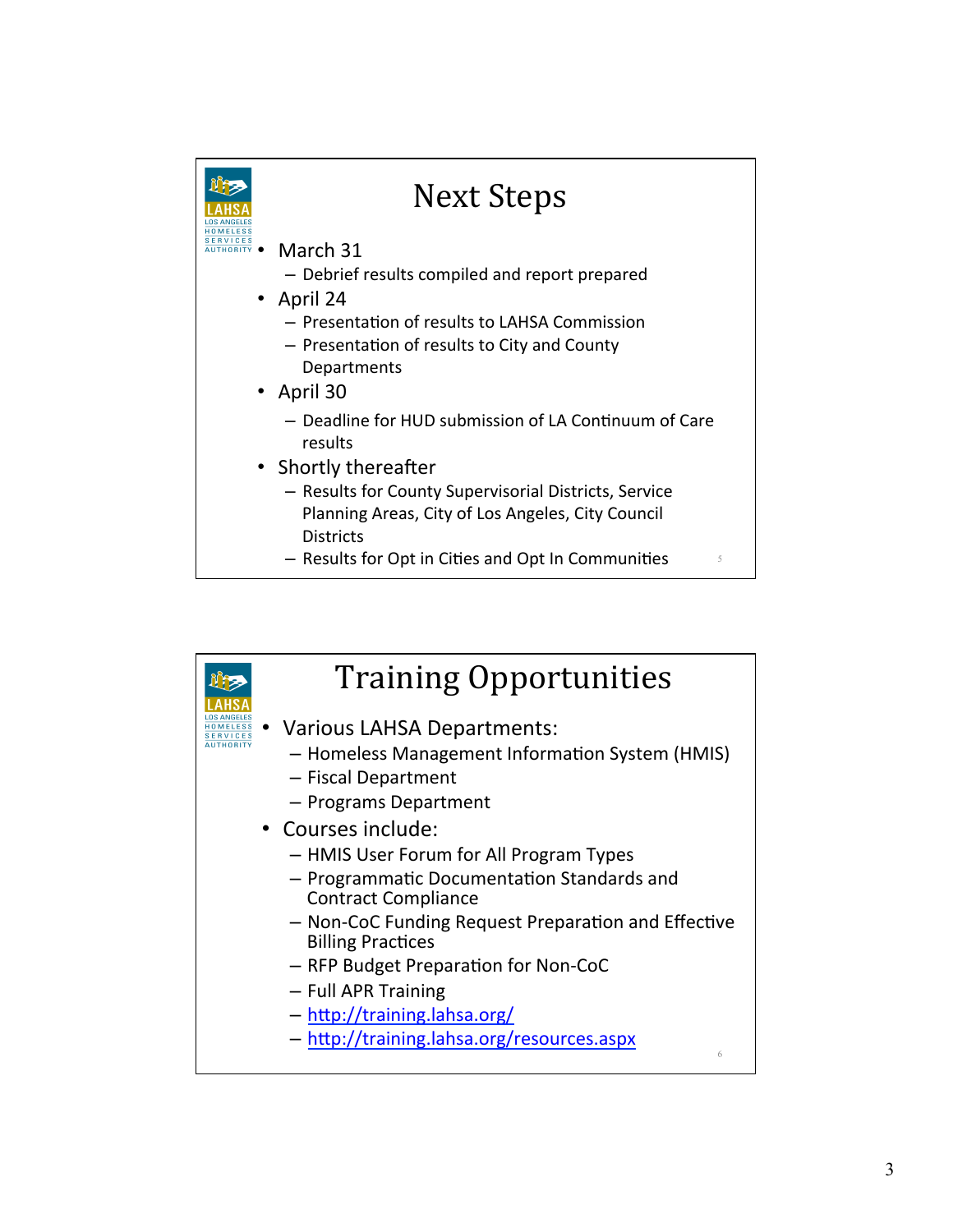

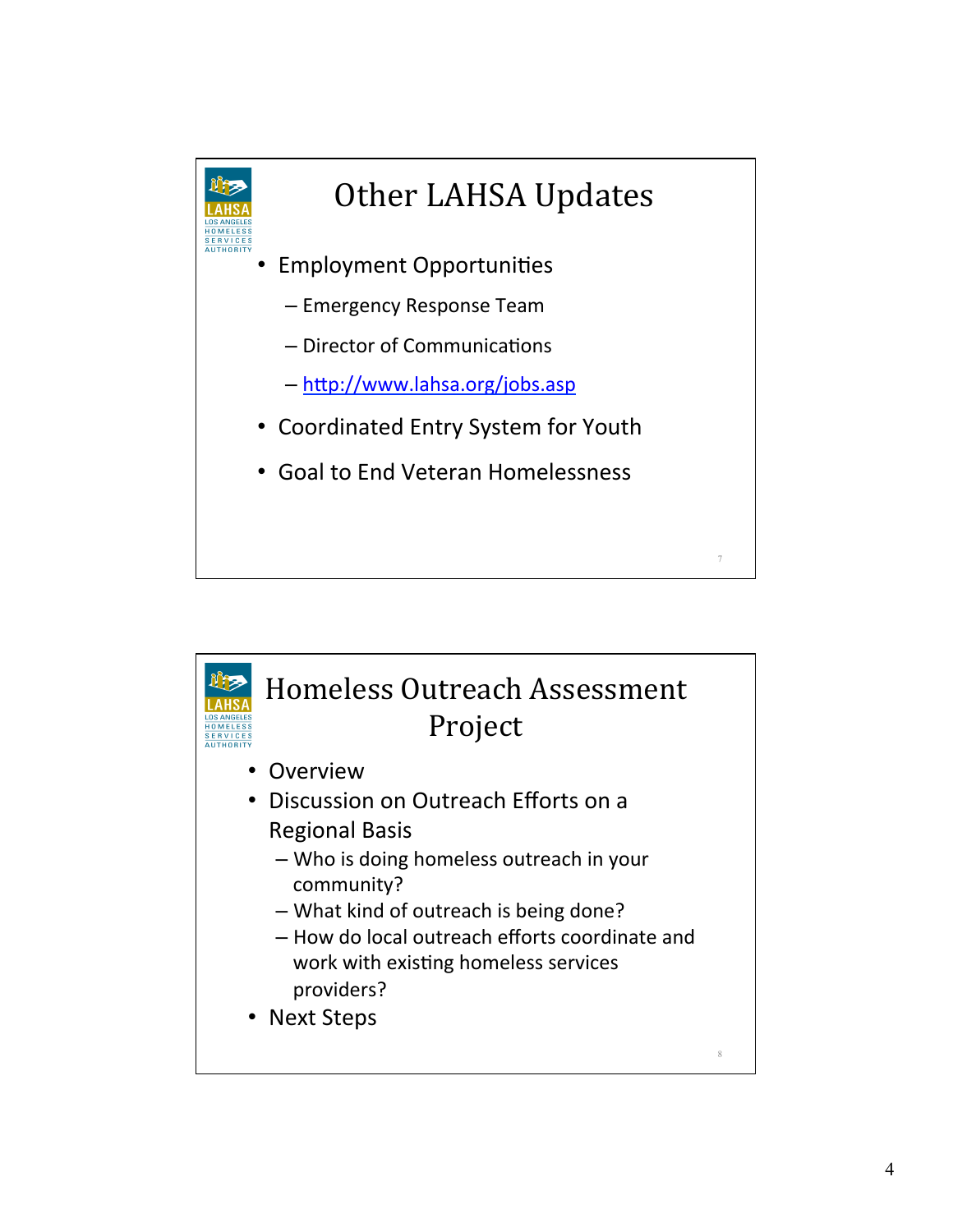

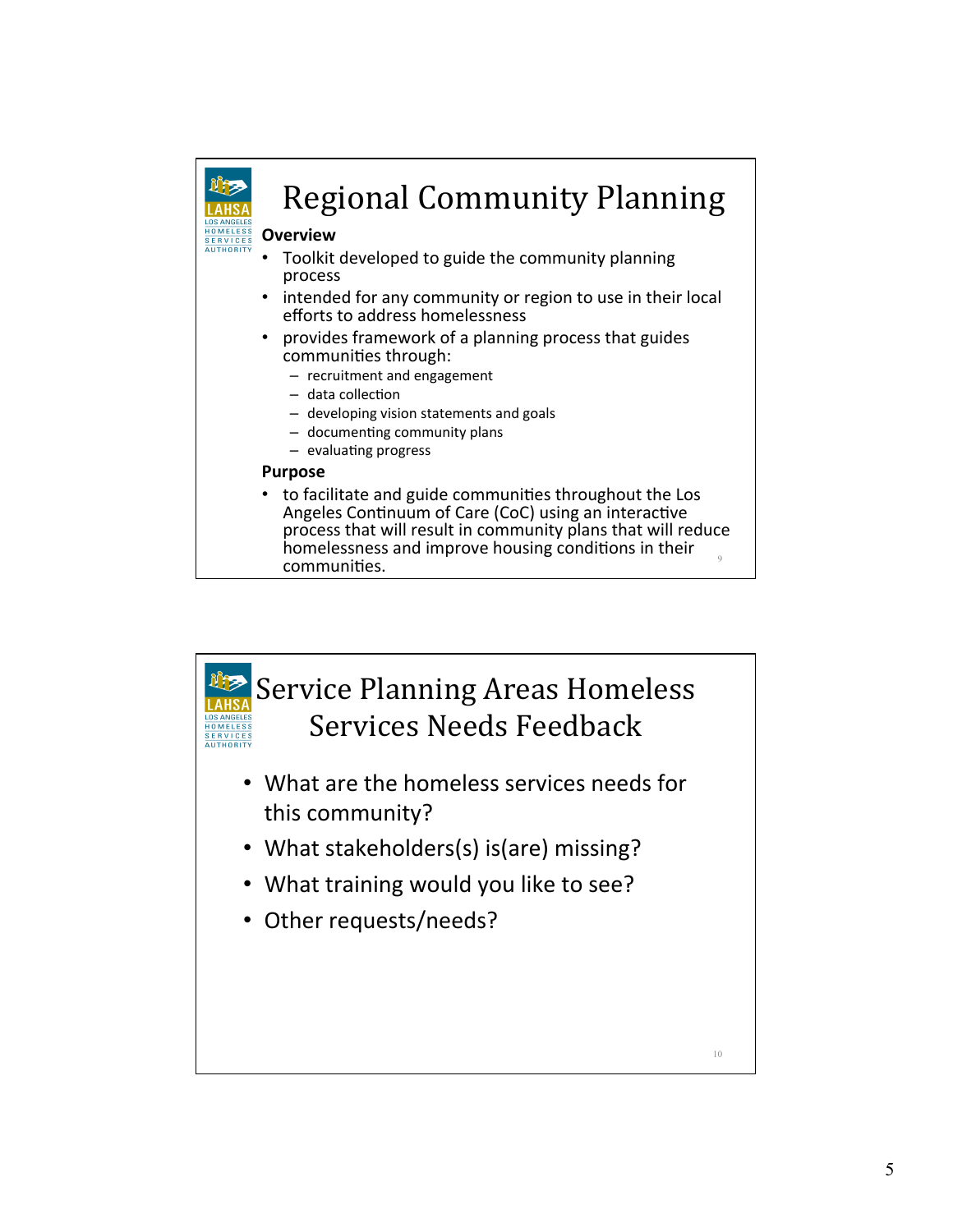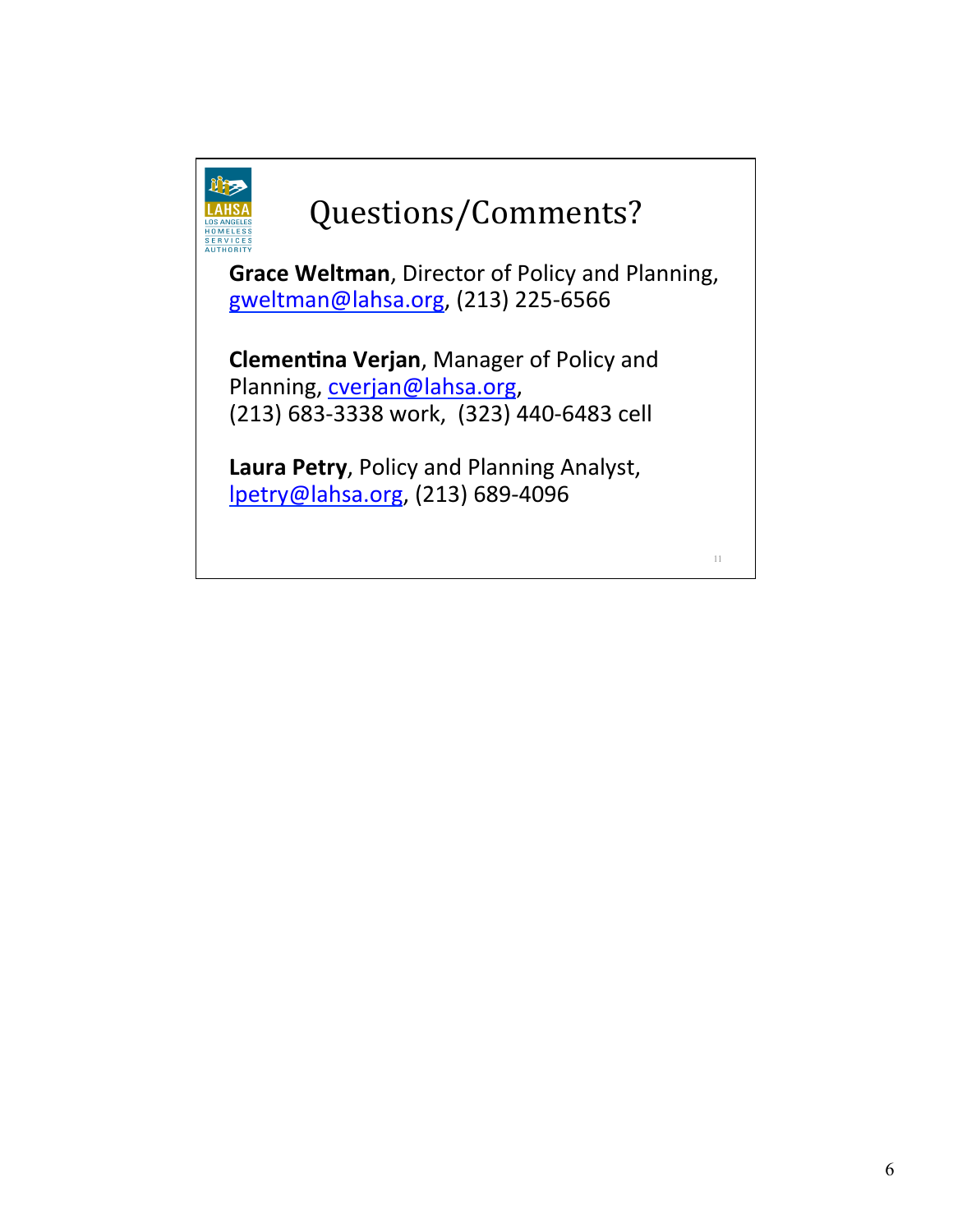

### LA Coordinating Council Reallocation Recommendations Policy and Planning Committee March 19, 2015

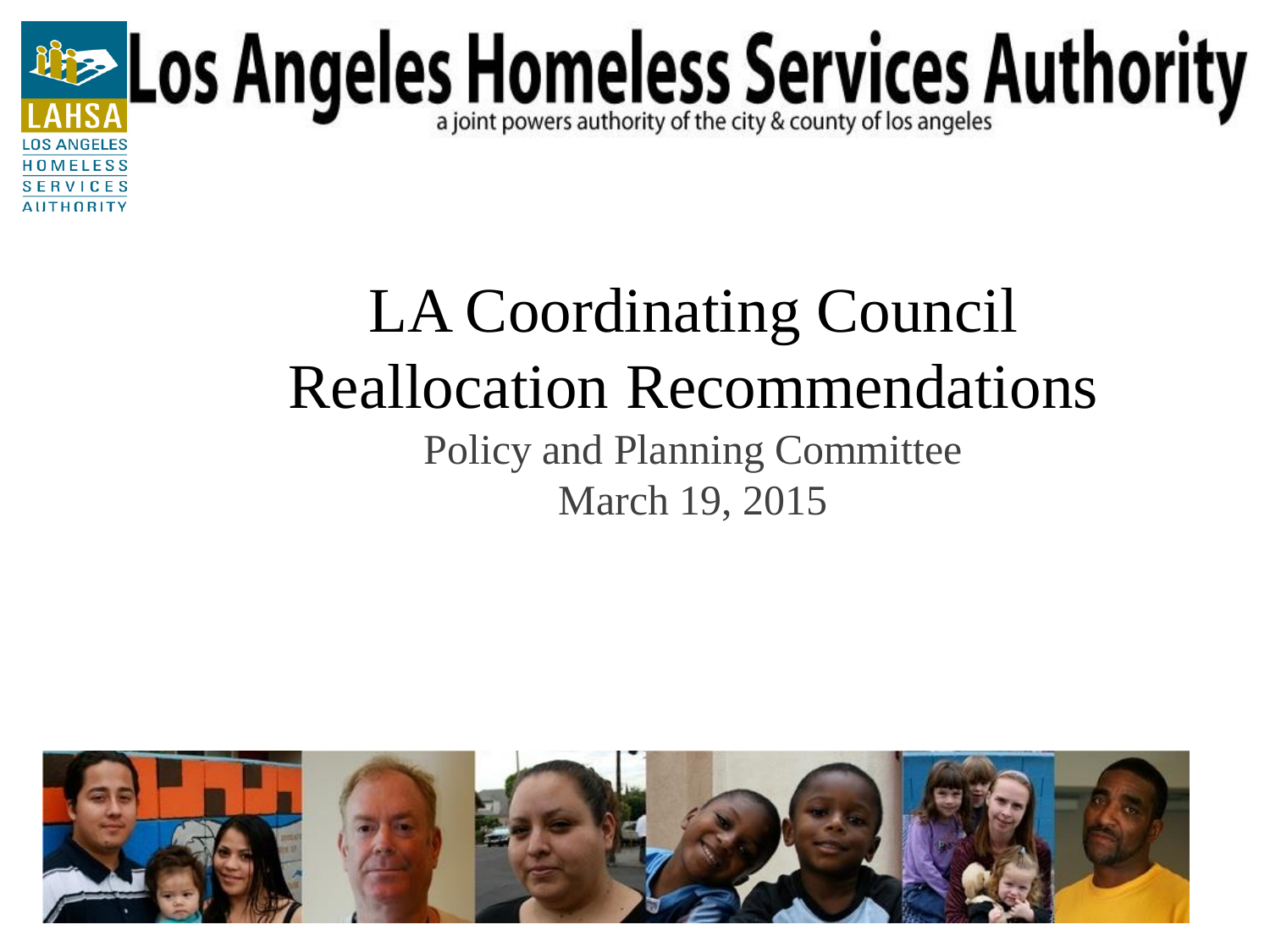

## Background

- Reallocation is when a CoC shifts funds in whole or part from existing eligible renewal projects to create one or more new projects without decreasing the CoC's ARD.
- In the FY 2014 Application, reallocation could only be used to create new permanent supportive housing for the chronically homeless or rapid rehousing to serve homeless families.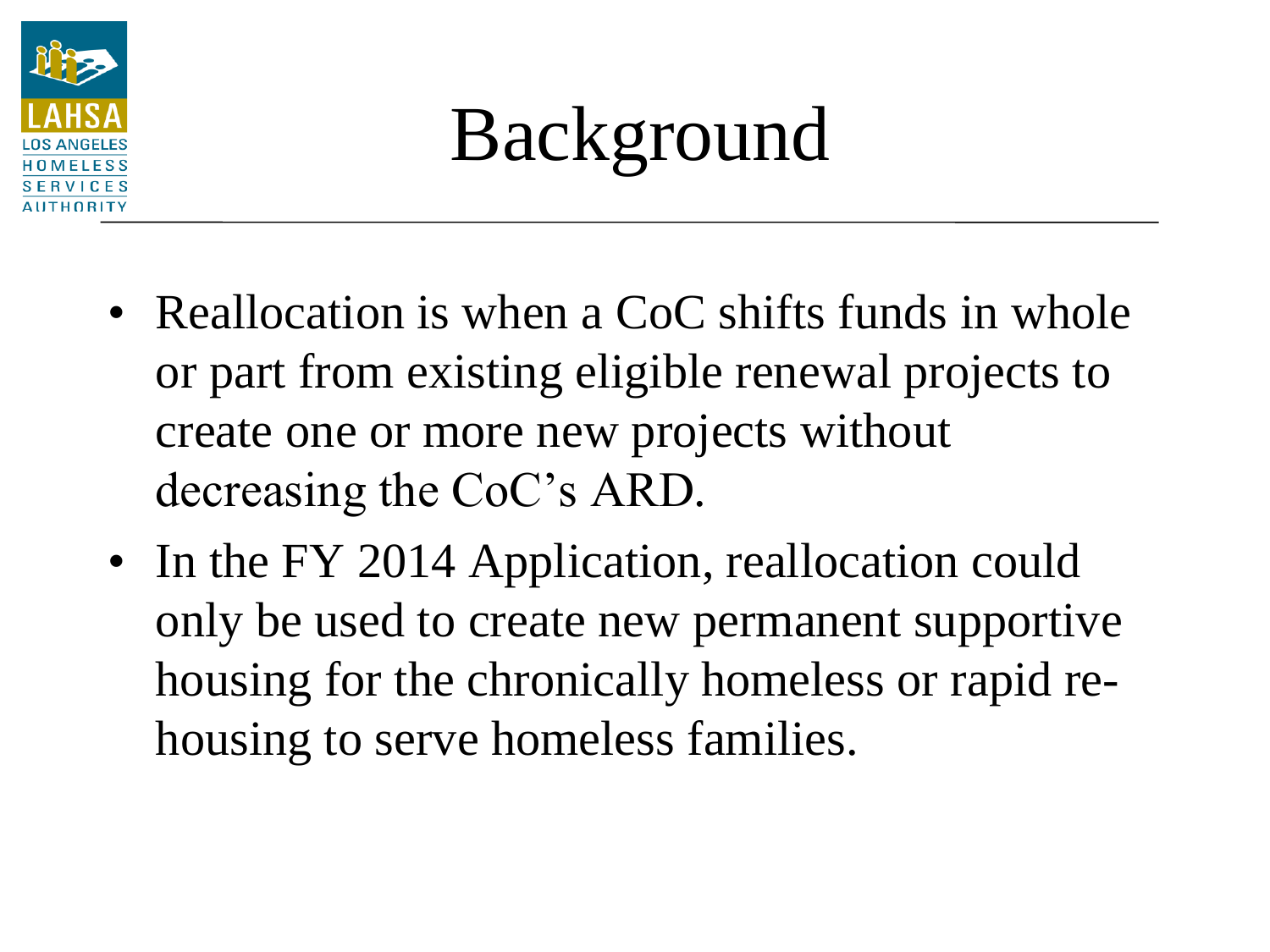

Background

In the FY 2014 Competition, the LA CoC implemented 3 reallocation strategies:

- Decrease rental assistance requests for PSH projects where possible (former S+C)
- Decrease grant amount for projects demonstrating 3 years of underspending (former SHP)
- Fully reallocate employment and healthcare Supportive Service Only projects (SSOs)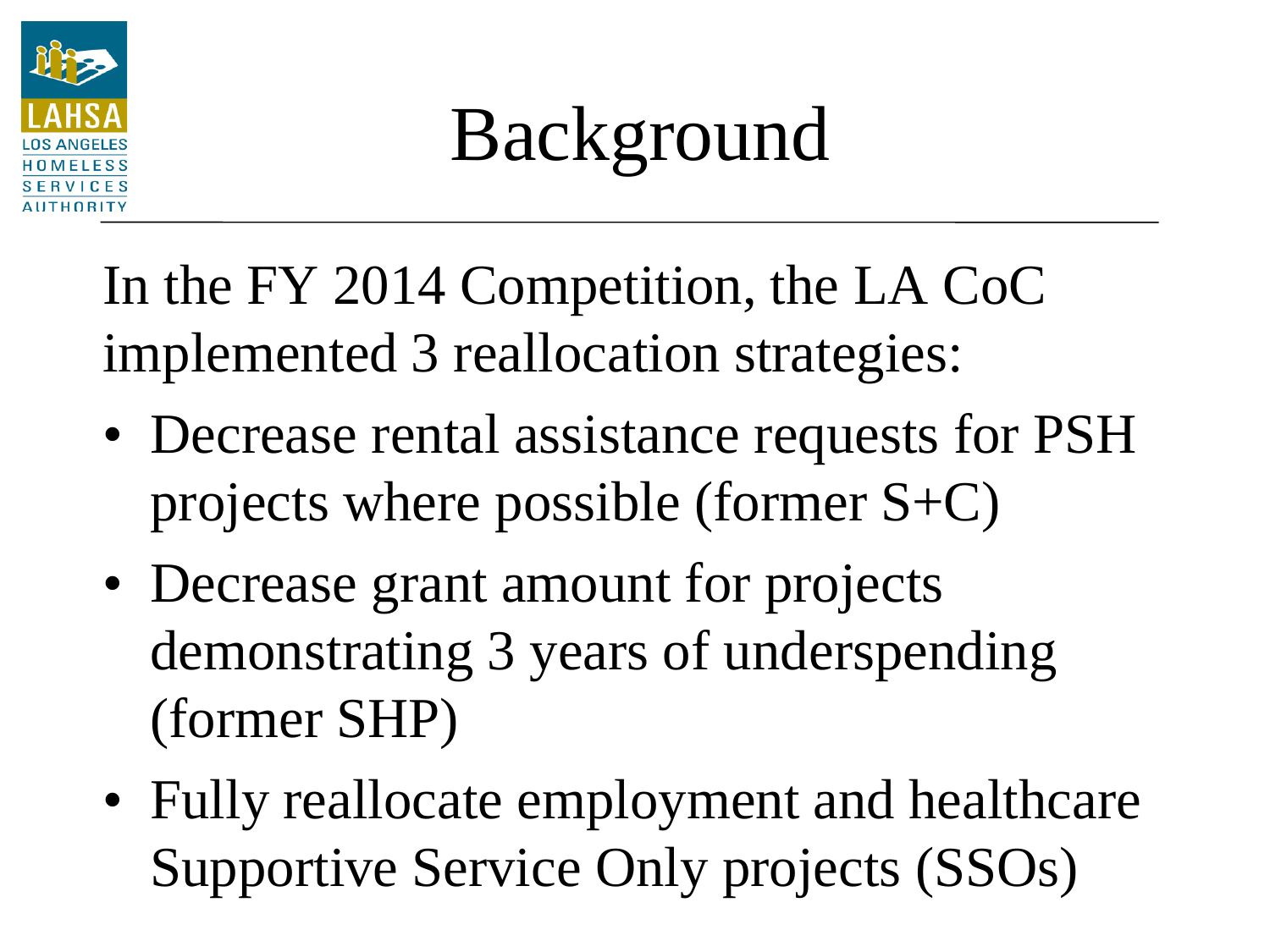

# FY2015 Reallocation Strategies

- Strategy 1: Further decrease rental assistance for PSH projects where possible (former S+C)
- Strategy 2: Decrease grant amount for projects demonstrating 3 years of underspending (former SHP)
- *Strategy 3: Reallocate high-cost transitional housing (TH) projects*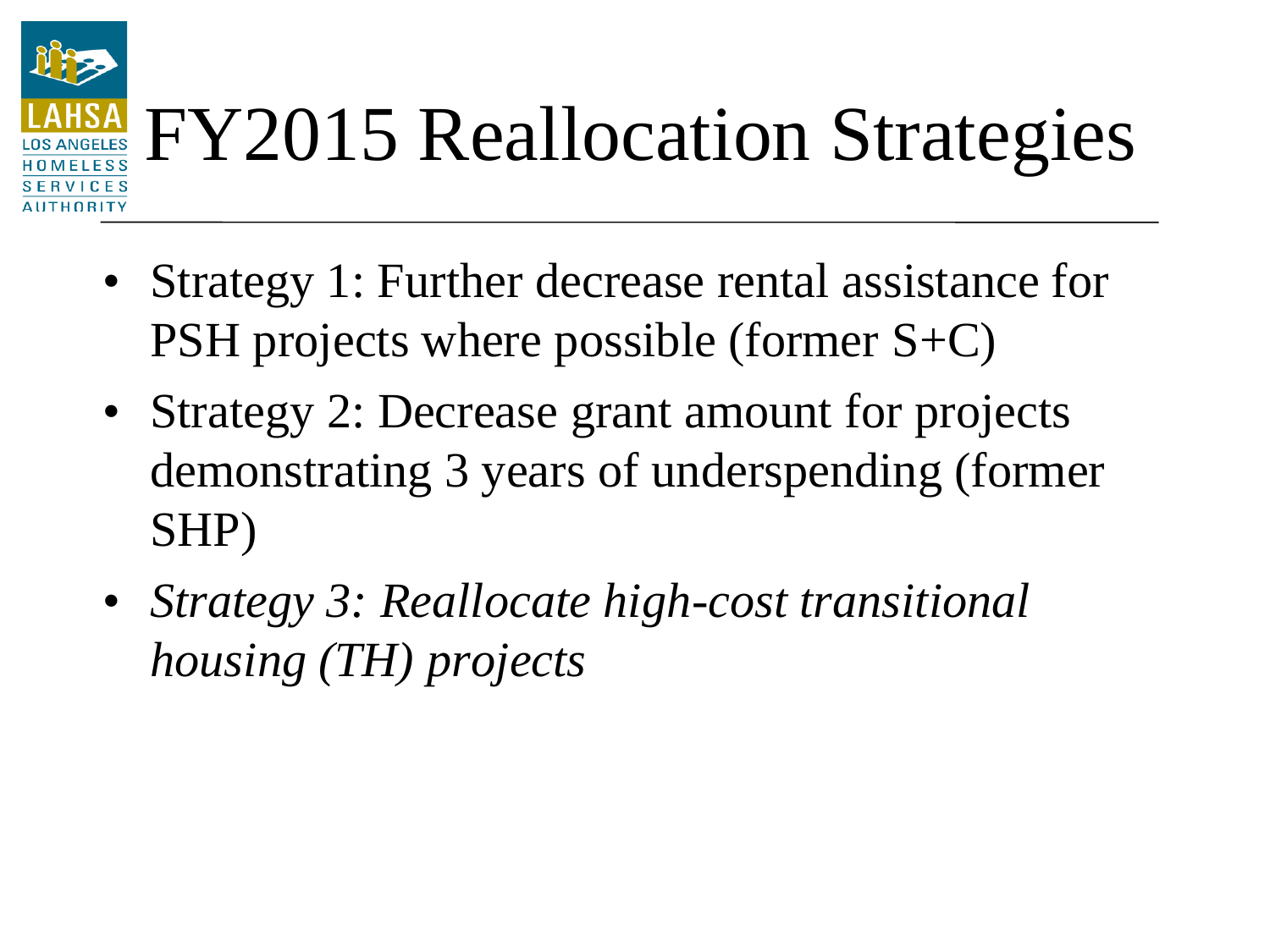

### Strategy 1: PSH Rental Assistance (former  $S+C$ )

- FY 2014: \$5.2M reallocated
- Historical spending patterns indicate that further reductions are likely possible
- Projects renewing for the first time are now eligible to be reduced
- Thus far, PHAs have committed \$900,000 for new projects in FY 2015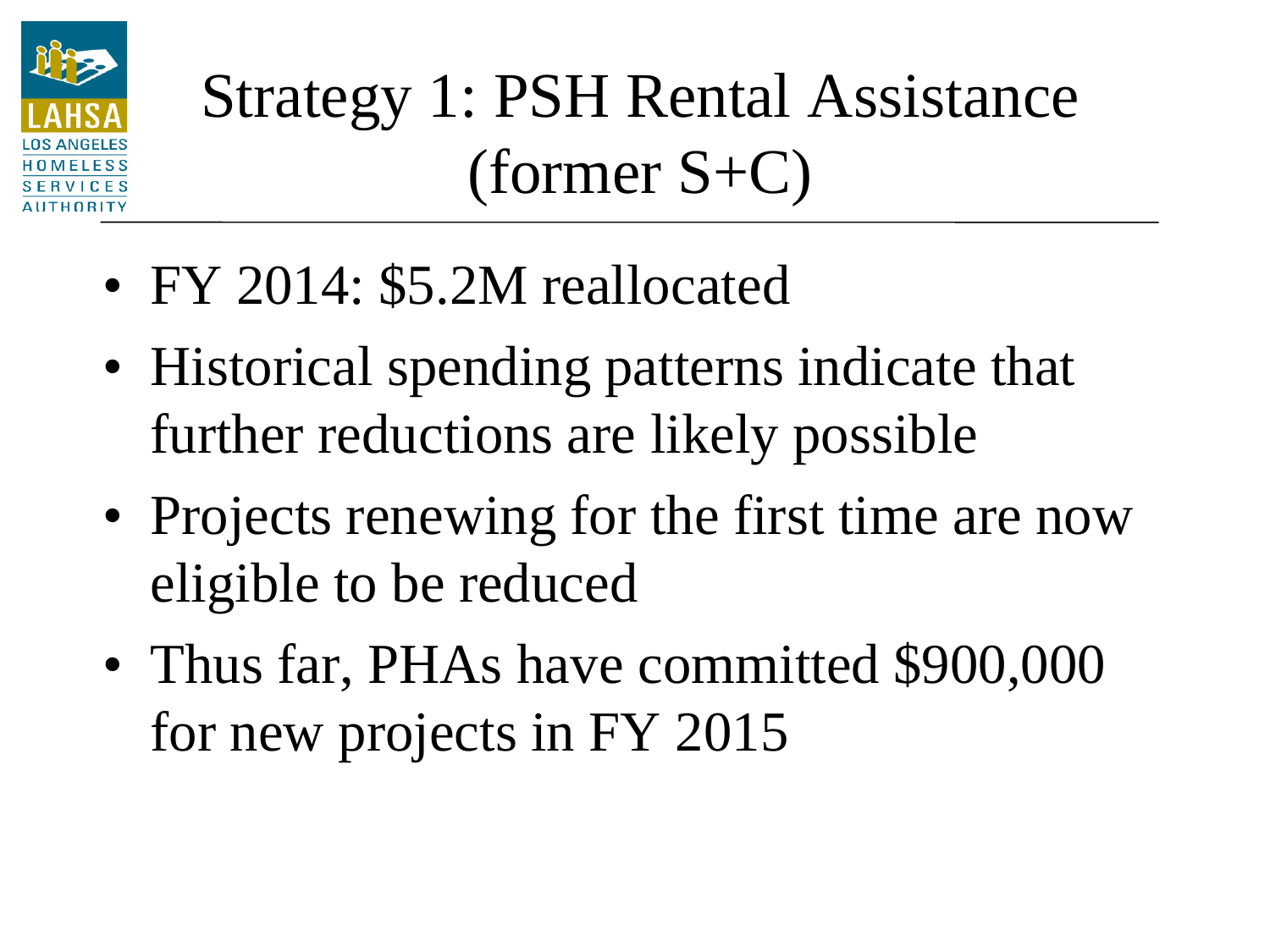

### Strategy 1: Policy Recommendation

*Recapture CoC Grant funds from former Shelter Plus Care Program Grants based on Public Housing Authorities identifying funds for reallocation to Permanent Supportive Housing.*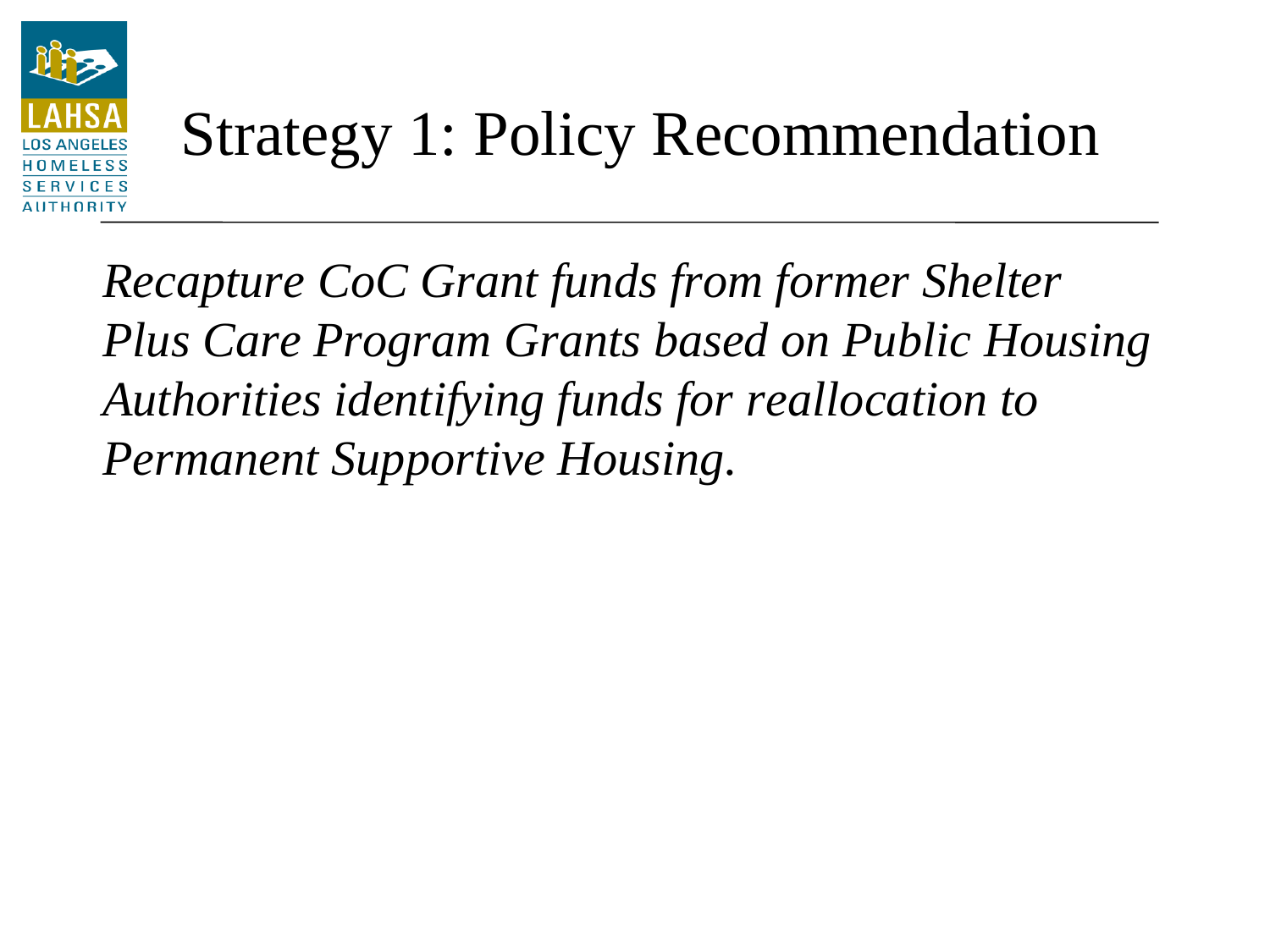

- FY 2014: \$0.9M reallocated
- The majority of savings were reallocated through the FY 2014 Competition
- Continuation of this strategy will ensure that grantees are fully utilizing CoC funds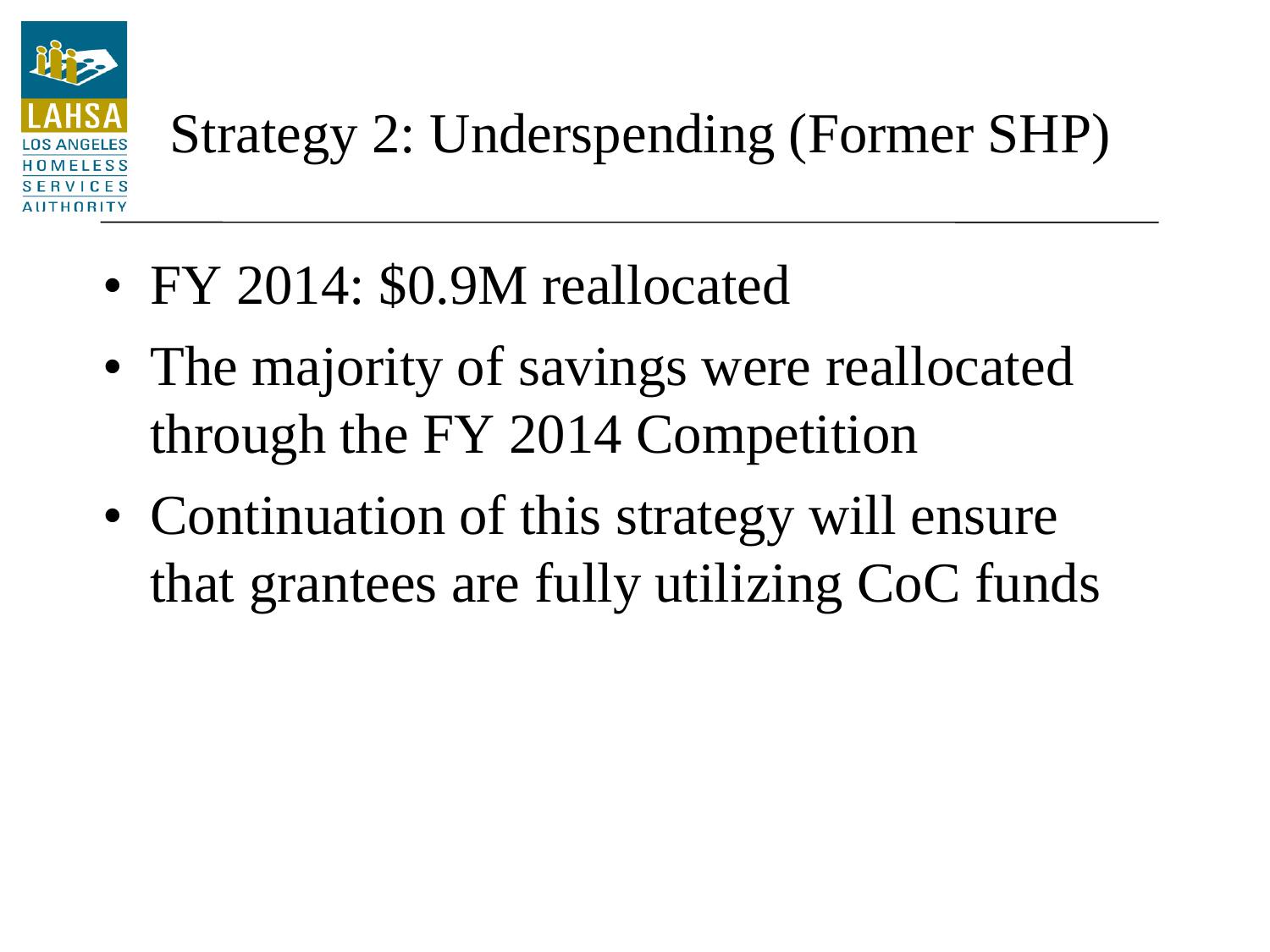

*Recapture CoC Grant funds from former Supportive Housing Program grants, including Supportive Service Only, Transitional Housing Programs and Permanent Supportive Housing Programs from grants that demonstrate at least three years of underspending of at least 5% of the total annual grant amount, based on lowest amount of underspent funds incurred over the three year period and make such amounts available under reallocation for new Permanent Supportive Housing projects in the 2015 HUD CoC Program Application.*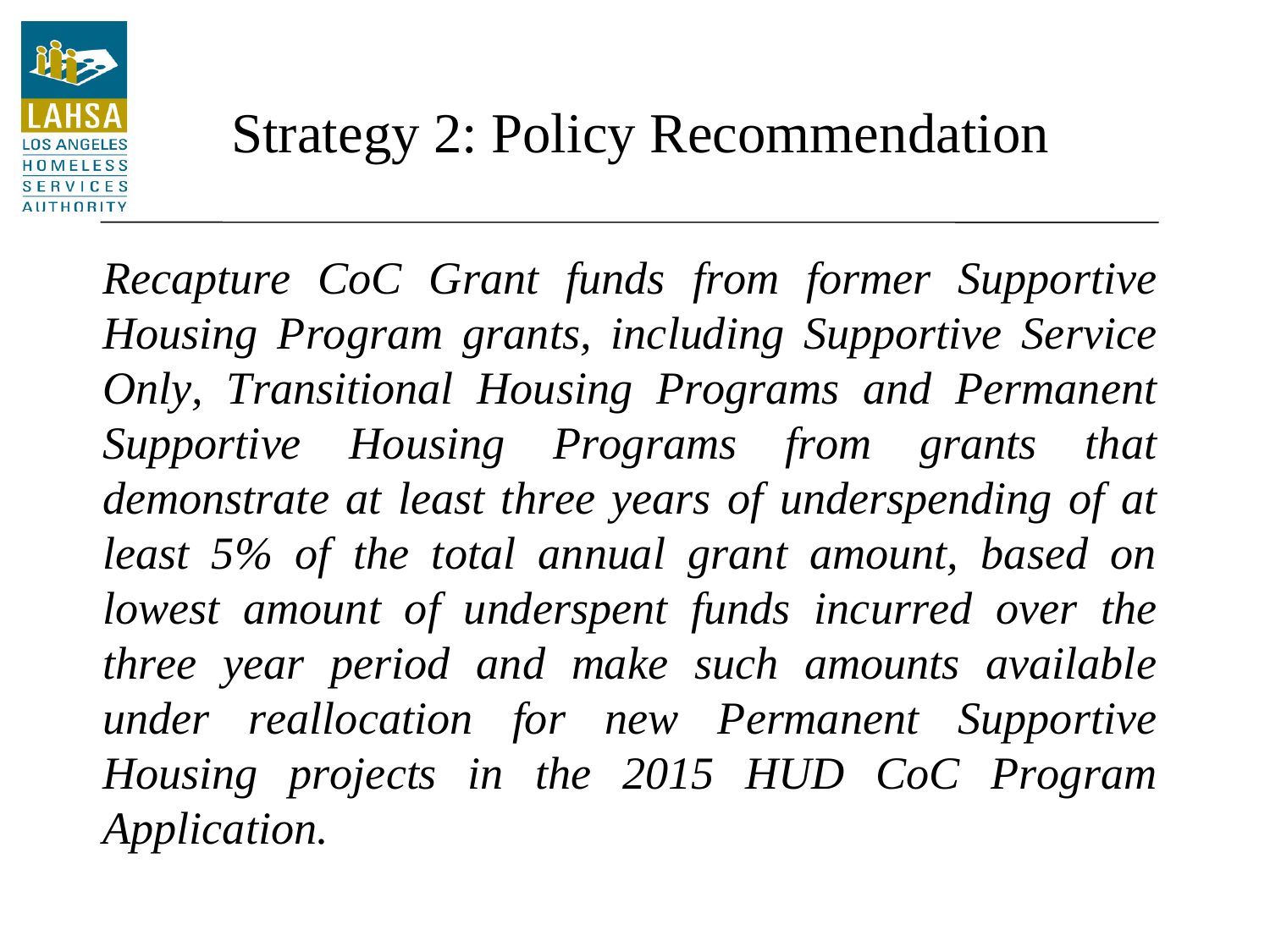

*Strategy 3: High-Cost Transitional Housing Projects (NEW)*

- Most TH projects provide a supportive and efficient bridge to permanent housing for individuals and families
- A small subset of projects consistently report a high cost per housing outcome
- Reallocation of these projects to permanent housing would be a more cost-effective use of CoC Program resources.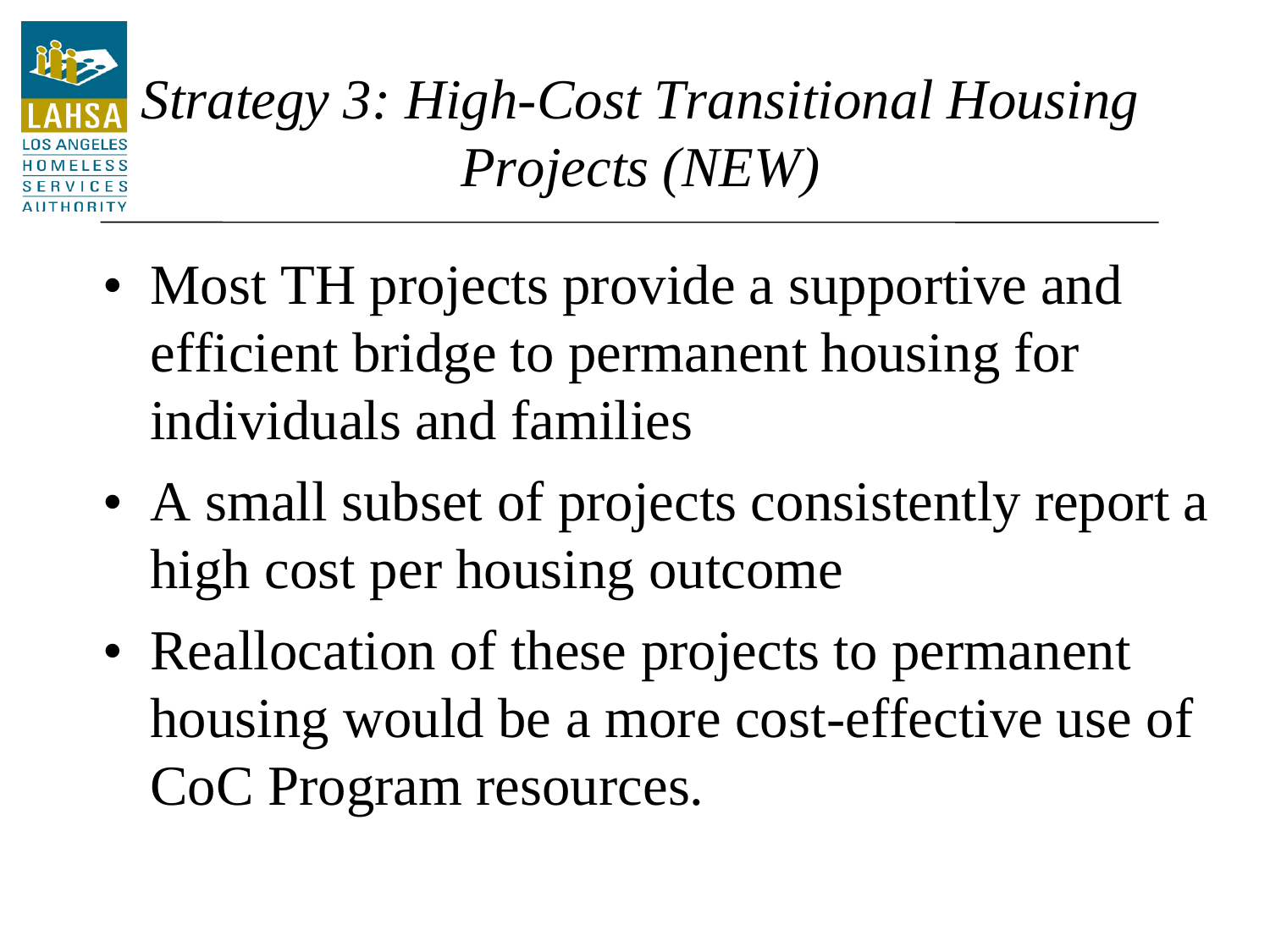

*Establish Cost Effectiveness Thresholds for CoC Program Transitional Housing:*

- *Single Adults: \$20,000/permanent housing outcome\**
- *Families: \$30,000/permanent housing outcome\**

*For FY 2015, reallocate CoC Grant funds from Transitional Housing Projects where the 3-year aggregate cost effectiveness exceeds the threshold by more than 33% (\$26,700 and \$40,000, respectively).*

Exceptions are made for projects that have changed operators within the review period. These recommendations do not apply to projects targeting victims of domestic violence or youth.

\*Based upon 2015 LA County FMR and estimated supportive services cost for LA CoC PSH Projects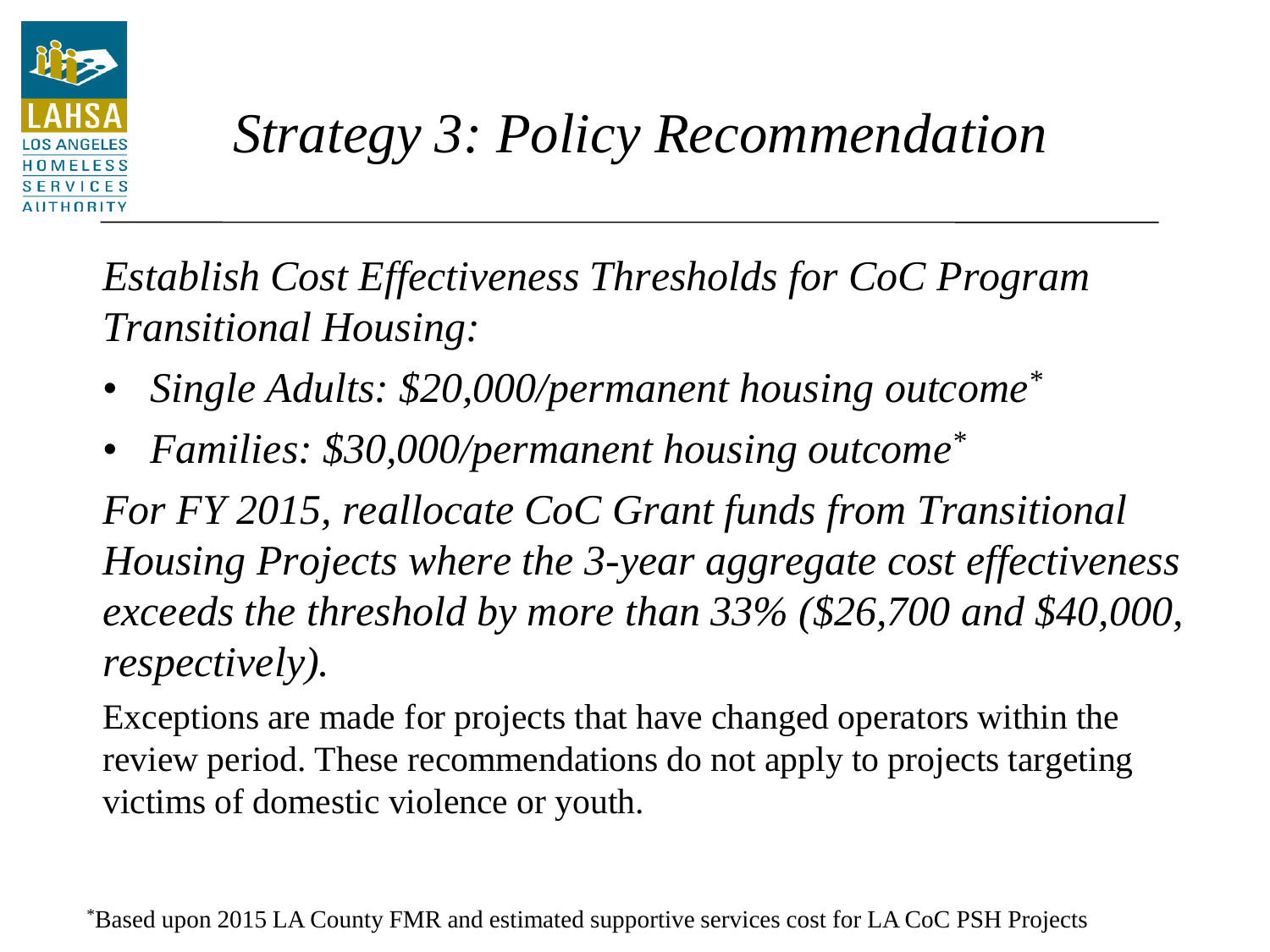

## Additional Transitional Housing Data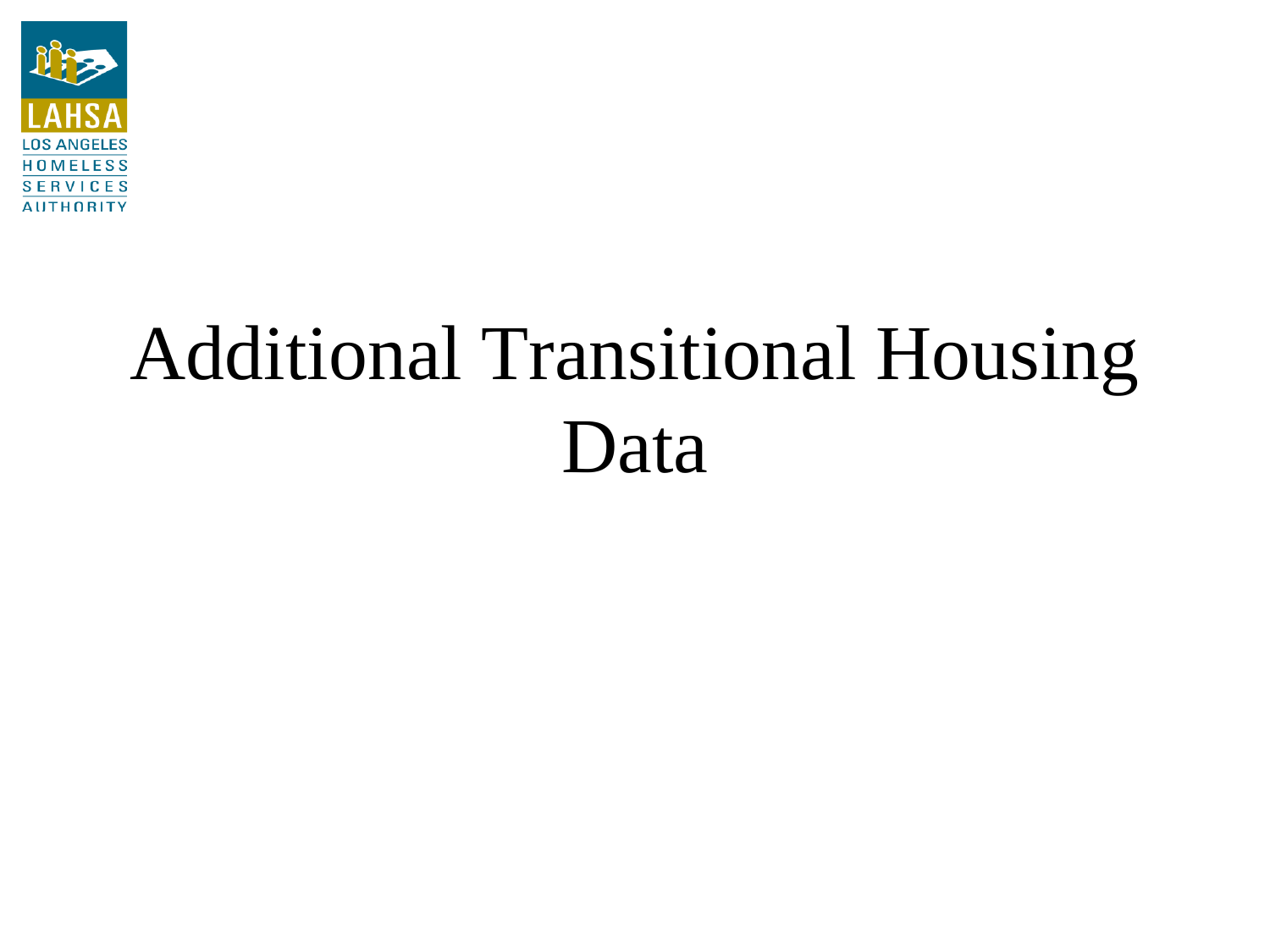

## Additional Transitional Housing Data

- The following charts look at the aggregate of 3 years of cost effectiveness (total permanent housing placements and expenditures over 3 years)
- The projects are split into 2 groups by population served: Families (non-Youth/DV), Single Adults (non-Youth/DV)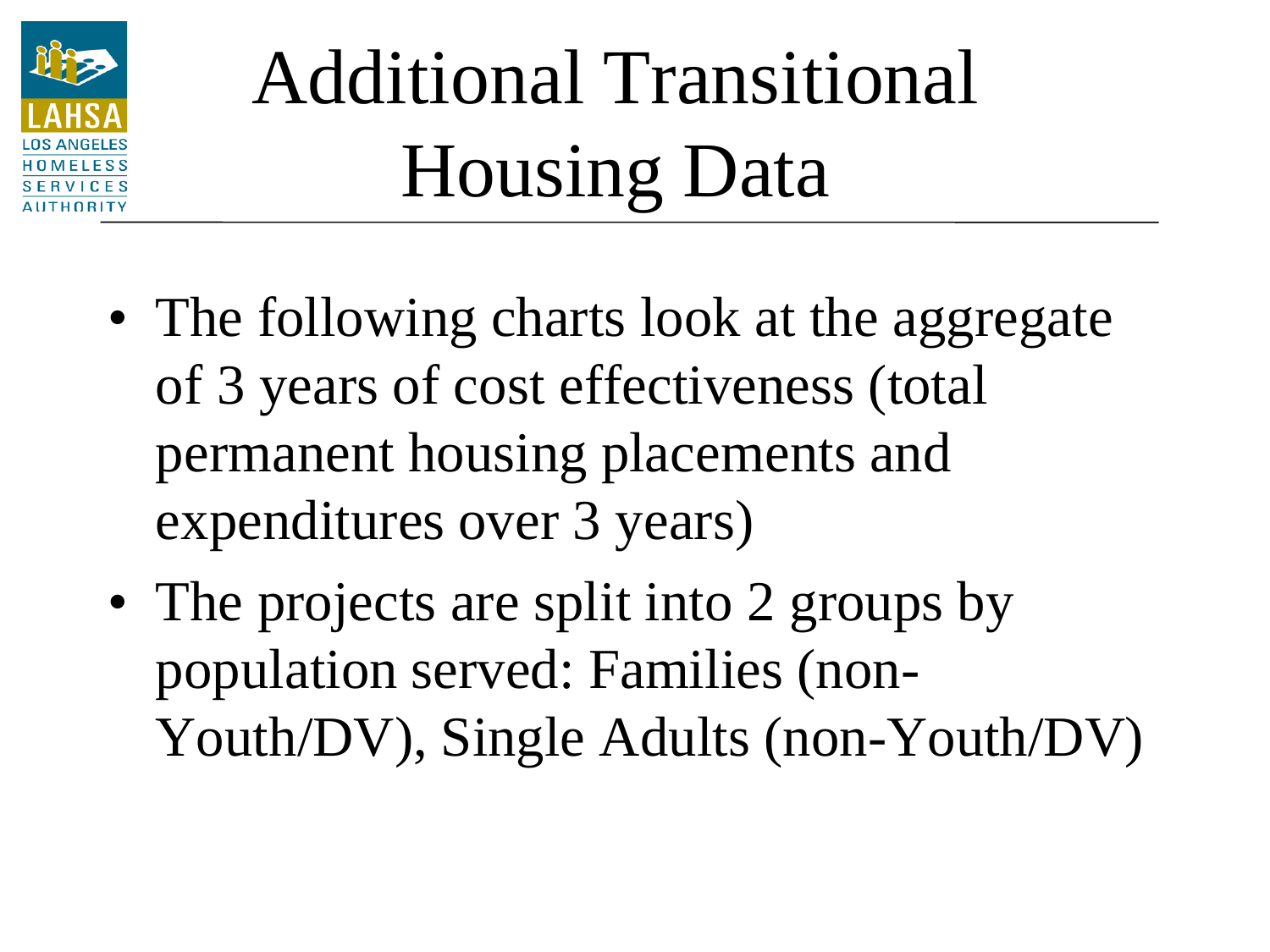

## Projects Serving Families

**3-Year Aggregate Cost Effectiveness - Family Projects**



\*Projects in red have a substance abuse focus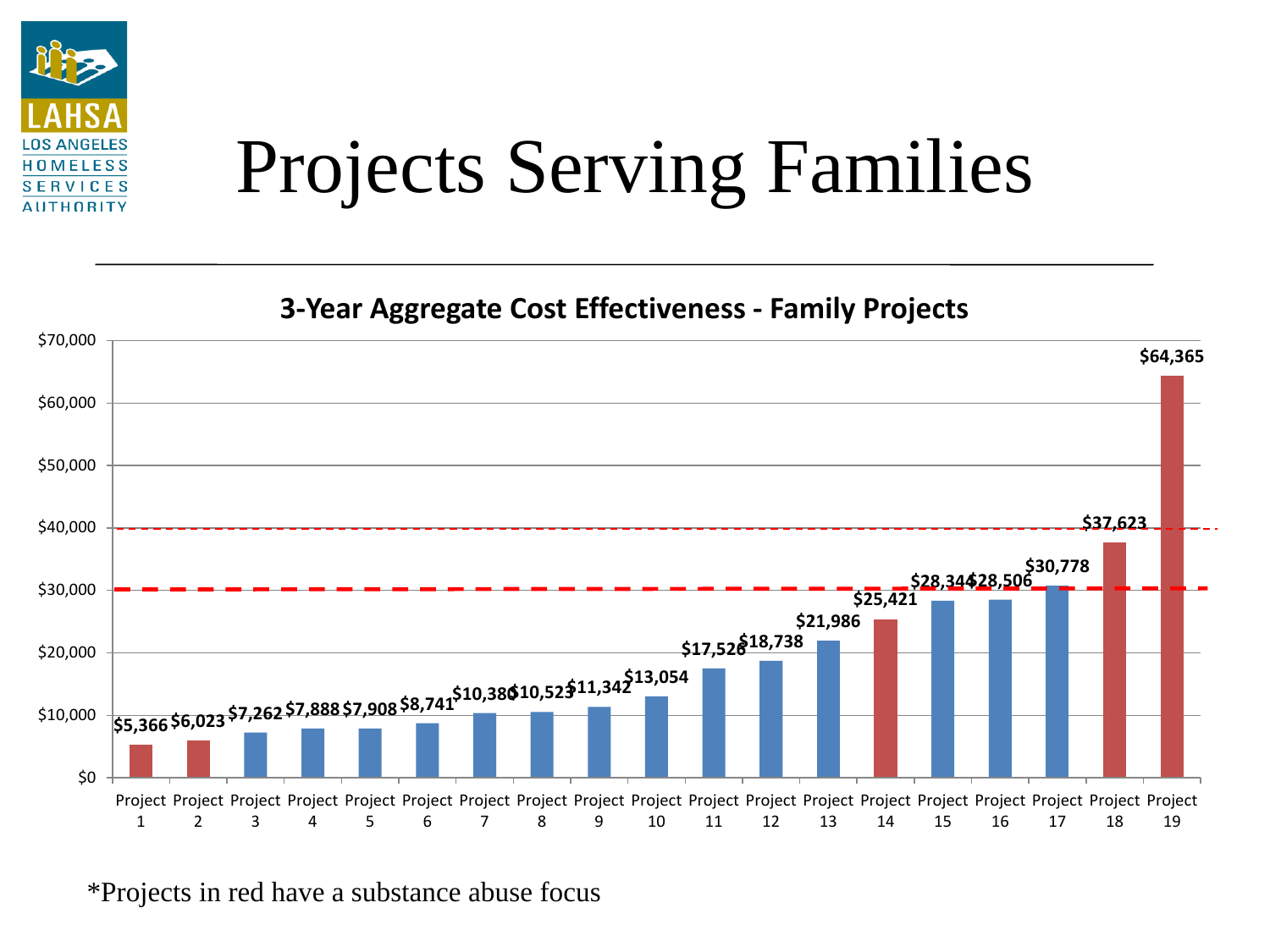

**3-Year Aggregate Cost Effectiveness - Single Adult Projects**



\*Projects in red have a substance abuse focus